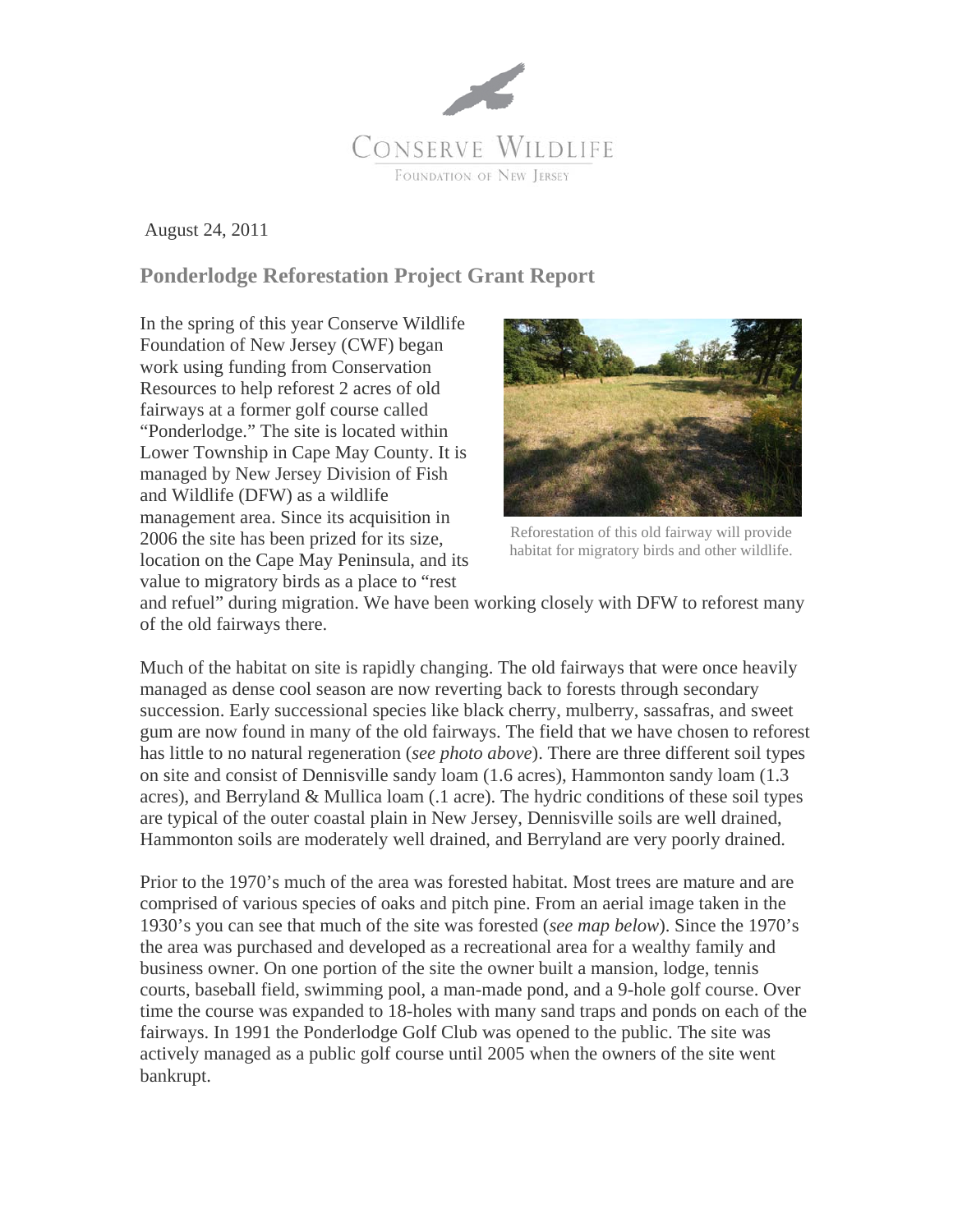In 2006, it was purchased by New Jersey Green Acres Program and turned over to NJFW. Since then the site has been primarily managed for wildlife habitat. From its



acquisition the DFW has sought to restore much of the habitat on site, including the removal of the old buildings on site. They also created a "plan" to restore much of the habitat on site which includes the enhancement or creation of grasslands, wildflower meadows, scrub-shrub habitat, and reforesting many of the old fairways. In the spring of 2011 the old

buildings were successfully demolished and removed from the site. CWF began reforesting fairways there in 2009 and will continue to assist the DFW with restoration efforts at Ponderlodge. Over the next 10 years and perpetually the site will be managed for wildlife, especially migratory birds. The goal is to have a variety of different habitat types that benefit large diversities of wildlife. One key component is to plant native species that provide fruit or berries and seeds for songbirds while they rest and refuel during fall migration.

In late April 2011 we planted approximately 600 "bare root" seedlings on 1.5 acres. Trees were grown in New Jersey at the NJ State Forest Nursery in Jackson, New Jersey.

**Species planted include:** 

- Pitch pine (*Pinus rigida*) #75
- White pine (*Pinus strobus*) #100
- Willow oak (*Quercus phellos*) #75
- White oak (*Quercus alba*) #100
- Persimmon (*Diospyros virginiana*) #100
- Beach Plum (*Prunus maritime*) #100
- Northern bayberry (*Myrica pensylvanica*) #50

Survival of seedlings at this site has been difficult over the past few years. In the past we've planted seedlings at a high volume of around 500 stems per acre. This year we monitored the site periodically throughout the summer for survival of the seedlings. A number of seedlings did not survive the hot and very dry conditions observed in lower Cape May County.